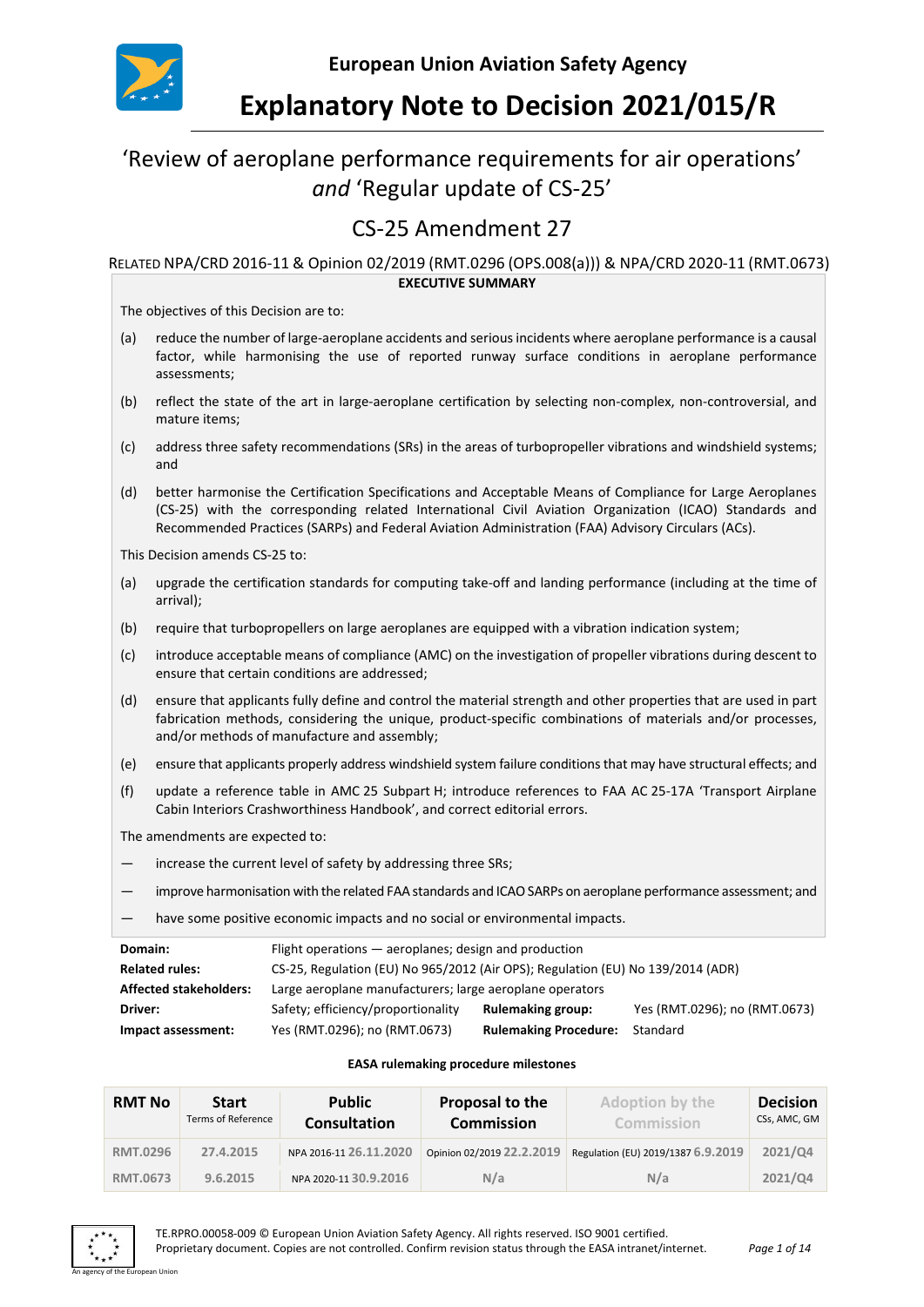## **Table of contents**

| 2.1. |  |
|------|--|
| 2.2. |  |
| 2.3. |  |
| 2.4. |  |
| 2.5. |  |
|      |  |
|      |  |
| 4.   |  |
| 4.1. |  |
| 4.2. |  |
| 4.3. |  |



an Unior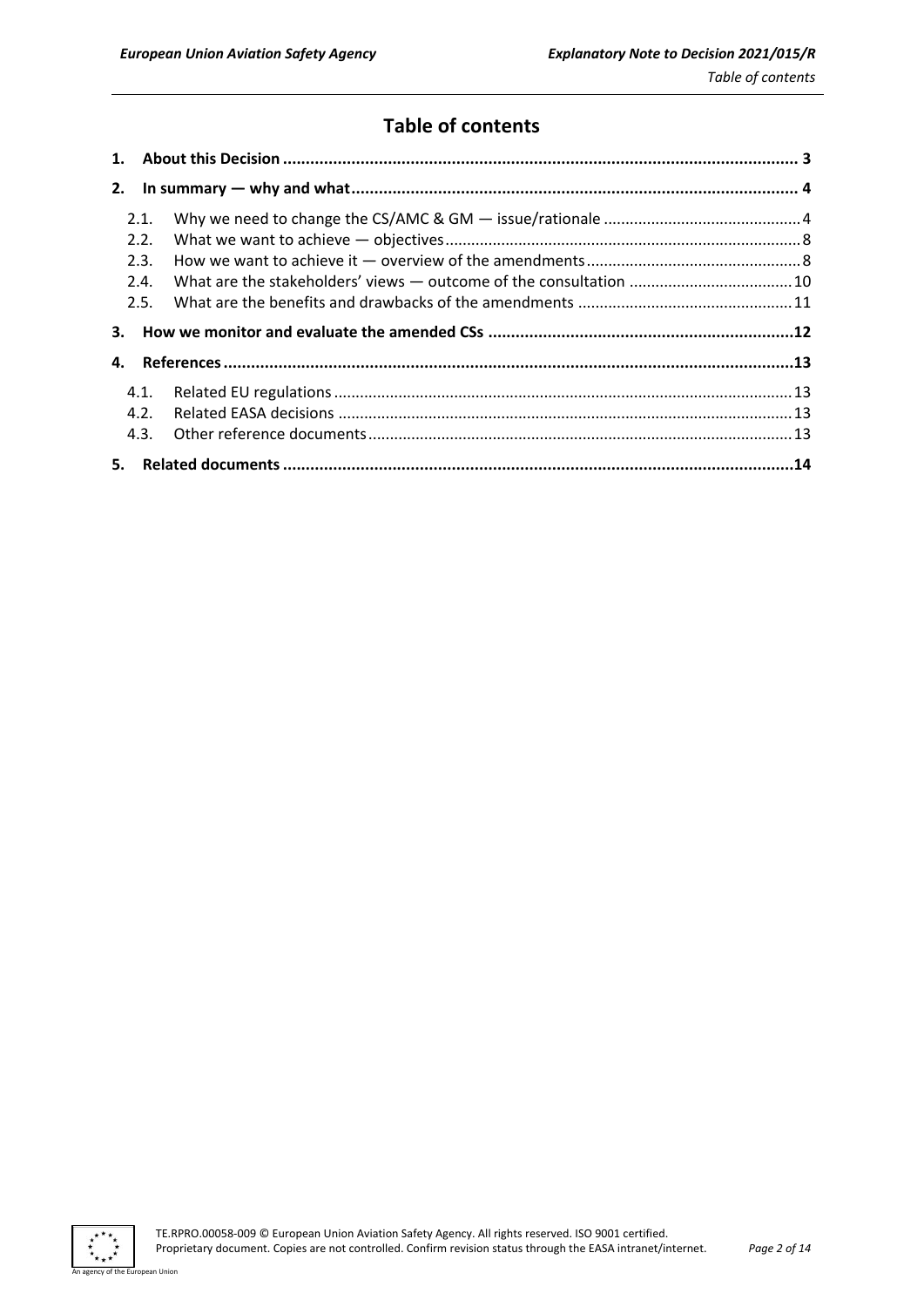## <span id="page-2-0"></span>**1. About this Decision**

The European Union Aviation Safety Agency (EASA) developed Decision 2021/015/R in line with Regulation (EU) 2018/1139<sup>1</sup> ('Basic Regulation') and the Rulemaking Procedure<sup>2</sup>.

This rulemaking activity is included in the European Plan for Aviation Safety (EPAS) [2021-2025](https://www.easa.europa.eu/document-library/general-publications/european-plan-aviation-safety-2021-2025) under rulemaking task (RMT).0296 (OPS.008(a)) and RMT.0673. The scope and timescales of the tasks were defined in the related Terms of Reference (ToR) for [RMT.0296](https://www.easa.europa.eu/document-library/terms-of-reference-and-group-compositions/tor-rmt0296-ops008a) an[d RMT.0673.](https://www.easa.europa.eu/document-library/terms-of-reference-and-group-compositions/tor-rmt0673)

EASA developed the *draft* text of this Decision (for RMT.0296 (OPS.008(a)) only, based on the input of Rulemaking Group (RMG) RMT.0296). All the interested parties were consulted through Notice of Proposed Amendment (NPA) and NPA [2016-11](https://www.easa.europa.eu/document-library/notices-of-proposed-amendment/npa-2016-11) (RMT.0296) and NPA [2020-11](https://www.easa.europa.eu/document-library/notices-of-proposed-amendment/npa-2020-11) (RMT.0673)<sup>3</sup>.

On NPA [2016-11,](https://www.easa.europa.eu/document-library/notices-of-proposed-amendment/npa-2016-11) 357 comments were received from all interested parties, including industry and national competent authorities (NCAs). 63 out of the 357 comments were related to the proposed amendments to the Certification Specifications and Acceptable Means of Compliance for Large Aeroplanes (CS-25). On NPA [2020-11,](https://www.easa.europa.eu/document-library/notices-of-proposed-amendment/npa-2020-11) 44 comments were received from all interested parties, including industry and NCAs.

EASA reviewed the comments received during the public consultation on NPA [2016-11](https://www.easa.europa.eu/document-library/notices-of-proposed-amendment/npa-2016-11) with the support of Review Group (RG) RMT.0296. The comments received on NPA [2016-11](https://www.easa.europa.eu/document-library/notices-of-proposed-amendment/npa-2016-11) and EASA's responses to them were presented in [Comment-Response Document \(CRD\) 2016-11.](https://www.easa.europa.eu/document-library/comment-response-documents/crd-2016-11) Based on the input from the consultation, EASA published Opinion No 02/2019 on 22 February 2019. The Opinion was addressed to the European Commission, which adopted Commission Implementing Regulation (EU) 2019/1387 on 6 September 2019<sup>4</sup> based on the Opinion. The comments received on NPA [2020-11](https://www.easa.europa.eu/document-library/comment-response-documents/crd-2016-11) and EASA's responses to them are presented in CRD 2020-11<sup>5</sup>.

EASA developed the *final* text of this Decision with the certification specifications (CSs) and acceptable means of compliance (AMC) based on the input of the public consultations, and for RMT.0296, also on the input of the RG. The Decision is published on the Official Publication<sup>6</sup> of EASA.

The major milestones of this rulemaking activity are presented on the cover page.

<sup>6</sup> <https://www.easa.europa.eu/official-publication>



Regulation (EU) 2018/1139 of the European Parliament and of the Council of 4 July 2018 on common rules in the field of civil aviation and establishing a European Union Aviation Safety Agency, and amending Regulations (EC) No 2111/2005, (EC) No 1008/2008, (EU) No 996/2010, (EU) No 376/2014 and Directives 2014/30/EU and 2014/53/EU of the European Parliament and of the Council, and repealing Regulations (EC) No 552/2004 and (EC) No 216/2008 of the European Parliament and of the Council and Council Regulation (EEC) No 3922/91 (OJ L 212, 22.8.2018, p. 1) [\(https://eur](https://eur-lex.europa.eu/legal-content/EN/TXT/?qid=1535612134845&uri=CELEX:32018R1139)[lex.europa.eu/legal-content/EN/TXT/?qid=1535612134845&uri=CELEX:32018R1139\)](https://eur-lex.europa.eu/legal-content/EN/TXT/?qid=1535612134845&uri=CELEX:32018R1139).

EASA is bound to follow a structured rulemaking process as required by Article 115(1) of Regulation (EU) 2018/1139. Such a process has been adopted by the EASA Management Board (MB) and is referred to as the 'Rulemaking Procedure'. See MB Decision No 18-2015 of 15 December 2015 replacing Decision 01/2012 concerning the procedure to be applied by EASA for the issuing of opinions, certification specifications and guidance material [\(http://www.easa.europa.eu/the](http://www.easa.europa.eu/the-agency/management-board/decisions/easa-mb-decision-18-2015-rulemaking-procedure)[agency/management-board/decisions/easa-mb-decision-18-2015-rulemaking-procedure\)](http://www.easa.europa.eu/the-agency/management-board/decisions/easa-mb-decision-18-2015-rulemaking-procedure).

<sup>3</sup> In accordance with Article 115 of Regulation (EU) 2018/1139 and Articles 6(3) and 7 of the Rulemaking Procedure.

<sup>4</sup> Commission Implementing Regulation (EU) 2019/1387 of 1 August 2019 amending Regulation (EU) No 965/2012 as regards requirements for aeroplane landing performance calculations and the standards for assessing the runway surface conditions, update on certain aircraft safety equipment and requirements and operations without holding an extended range operational approval (OJ L 229, 5.9.2019, p. 1) [\(https://eur-lex.europa.eu/legal](https://eur-lex.europa.eu/legal-content/EN/TXT/?uri=CELEX%3A32019R1387&qid=1633362678577)[content/EN/TXT/?uri=CELEX%3A32019R1387&qid=1633362678577\)](https://eur-lex.europa.eu/legal-content/EN/TXT/?uri=CELEX%3A32019R1387&qid=1633362678577).

<sup>5</sup> <https://www.easa.europa.eu/document-library/comment-response-documents>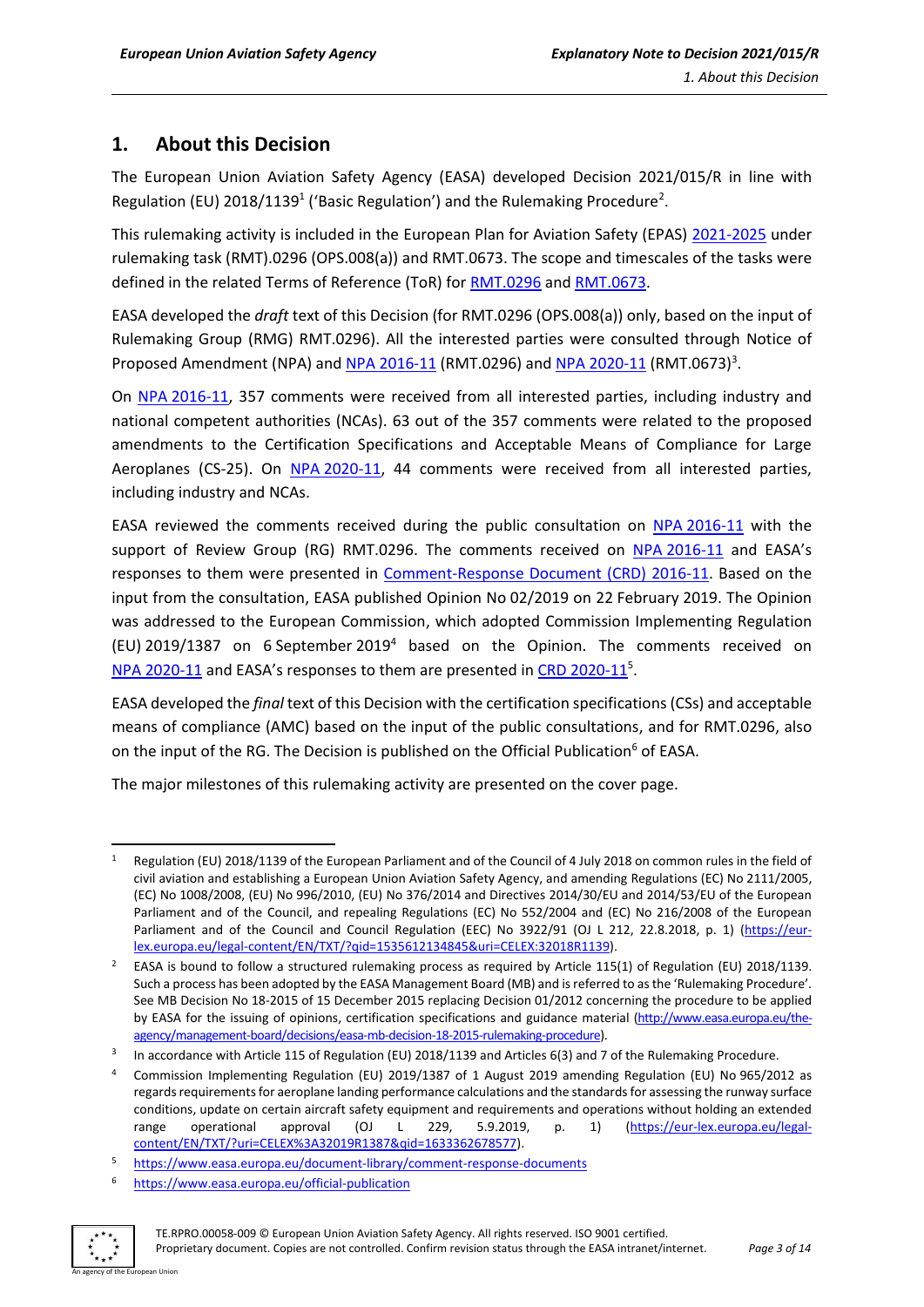## <span id="page-3-0"></span>**2. In summary — why and what**

### <span id="page-3-1"></span>**2.1. Why we need to change the CS/AMC & GM — issue/rationale**

#### **RMT.0296 (OPS.008(a)) 'Review of aeroplane performance requirements for air operations'**

Accident investigations indicate that the standards for assessing and reporting on the runway surface condition are not globally harmonised. This is considered as a significant contributing factor to runway excursions, especially when the runway is wet or contaminated.

The standards for aeroplane performance calculations do not adequately cover all possible conditions of wet and contaminated runways, regarding the method used for assessing and reporting on the runway surface condition.

Therefore, the International Civil Aviation Organization (ICAO) amended several Standards and Recommended Practices (SARPs) in its Annexes 6, 8, 14, and 15, and developed extensive guidance material (GM) to introduce the following:

- a globally harmonised reporting format for the runway surface condition;
- airworthiness standards for aeroplane performance data that is necessary for assessing the aeroplane's landing distance at the time of landing; and
- operational provisions for the flight crew on aeroplane landing performance calculations and reporting on the runway condition.

Following the public consultation of NPA [2016-11,](https://www.easa.europa.eu/document-library/notices-of-proposed-amendment/npa-2016-11) EASA issued on 22 February 2019 to the European Commission Opinion No 02/2019 that proposed to amend Regulation (EU) No 965/2012 ('Air OPS Regulation') $<sup>7</sup>$  to introduce standards for:</sup>

- reporting on the runway surface condition;
- landing performance at the time of arrival; and
- a reduced required landing distance in commercial air transport (CAT) operations with certain categories of aeroplanes.

Regulation (EU) 2019/1387 of 1 August 2019 was published on 5 September 2019, amending the Air OPS Regulation 'as regards requirements for aeroplane landing performance calculations and the standards for assessing the runway surface conditions'.

As proposed in NPA [2016-11,](https://www.easa.europa.eu/document-library/notices-of-proposed-amendment/npa-2016-11) the Certification Specifications and Acceptable Means of Compliance for Large Aeroplanes (CS-25) is amended to support the implementation of the Air OPS Regulation as amended by Regulation (EU) 2019/1387. This CS-25 amendment incorporates into EU rules the applicable ICAO SARPs on aeroplane performance assessment and is based on ICAO-harmonised descriptions of runway surface conditions.

The following three safety recommendations (SRs) were addressed to EASA on this subject (refer to NPA [2016-11](https://www.easa.europa.eu/document-library/notices-of-proposed-amendment/npa-2016-11) for more information):

<sup>7</sup> Commission Regulation (EU) No 965/2012 of 5 October 2012 laying down technical requirements and administrative procedures related to air operations pursuant to Regulation (EC) No 216/2008 of the European Parliament and of the Council (OJ L 296, 25.10.2012, p. 1) [\(https://eur-lex.europa.eu/legal-content/EN/TXT/?uri=CELEX%3A32012R0965&qid=1633418072782\).](https://eur-lex.europa.eu/legal-content/EN/TXT/?uri=CELEX%3A32012R0965&qid=1633418072782)

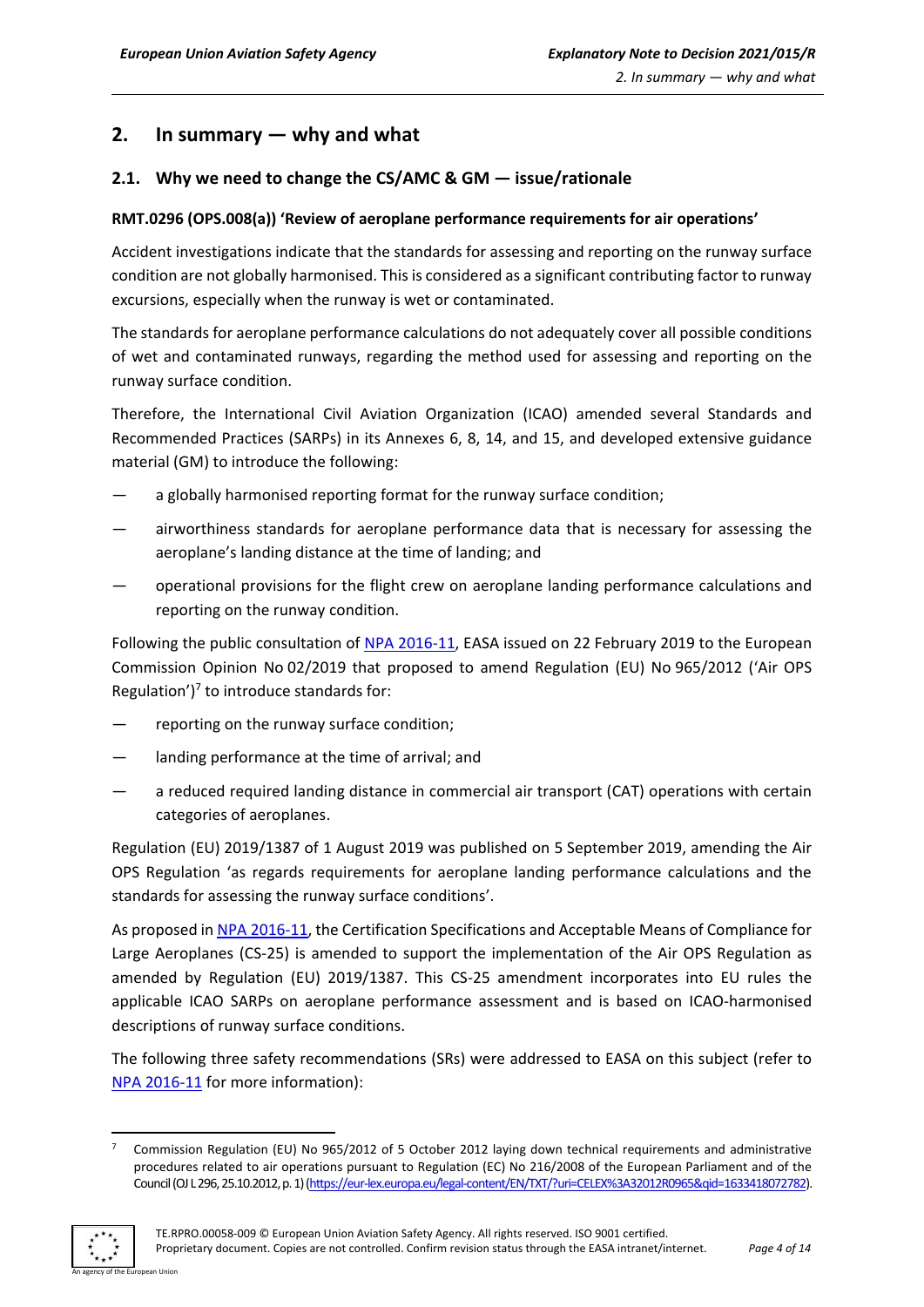- European Action Plan for the Prevention of Runway Excursions (EAPPRE), Ref. 3.7.1: 'Establish and implement one consistent method of contaminated runway surface condition assessment and reporting by the aerodrome operator for use by aircraft operators. Ensure the relation of this report to aircraft performance as published by aircraft manufacturers.'
- EAPPRE, Ref. 3.7.3: 'It is recommended that aircraft operators always conduct an in-flight assessment of the landing performance prior to landing. Note: Apply an appropriate margin to the results.'
- Safety Recommendation (SR) UNKG-2008-076: 'The European Aviation Safety Agency should require operators to ensure that flight crews are provided with guidance material on aircraft performance when operating on a runway that is notified as 'may be slippery when wet', or has sections thereof notified as 'may be slippery when wet'.'

#### **RMT.0673 'Regular update of CS-25'**

#### Turbopropeller vibrations

(a) Vibration indication system: CS 25.1305(d)(3) requires 'An indicator to indicate rotor system unbalance' for 'turbojet-engine-powered aeroplanes' only.

The 'Bureau d'Enquêtes et d'Analyses pour la sécurité de l'aviation civil' (BEA), the French Safety Investigation Authority, investigated an incident to the aeroplane model ATR $8$  72-212A, registered as 9Y-TTC, dated 4 May 2014, which involved strong propeller vibrations encountered during descent. The final investigation report (published on 10 September 2019) found that alternative overloads resulted in the rupture of a trunnion pin of one of the blades and damage to the propeller blade actuator forward yoke plate. Six other similar incidents are mentioned in that BEA investigation report, which states the following in its Section 4.3 'Improvement of detection and quantification of propeller vibration':

'Airplanes equipped with turbojets are for the most part equipped with vibration detectors placed on each engine. The information on the levels of certain vibrations is sent to an indicator placed in the cockpit. This system alerts pilots when the vibration level exceeds the design limits and allows them to identify the engine concerned.

The regulations do not require that turboprop aircraft be equipped with them. ATR offers optional installation of accelerometers at both engines for maintenance purposes but the information provided by these sensors is not usable by the crews. In general, the vibrations generated in a turboprop / propeller assembly can sometimes be very different from those that propagate in the cockpit. Relying on what crews feel is not an effective way of identifying the engine or propeller concerned.

Consequently, the BEA recommends that:

**EASA assess the benefit of imposing the installation of vibration level indicators for each propeller-engine assembly in the cockpits of commercial air transport aeroplanes equipped with turboprop engines. [Recommendation FRAN 2019-018]**'

<sup>8</sup> 'Avions de transport régional' or 'Aerei da Trasporto Regionale': designation of the aircraft manufacturer in French and Italian respectively.

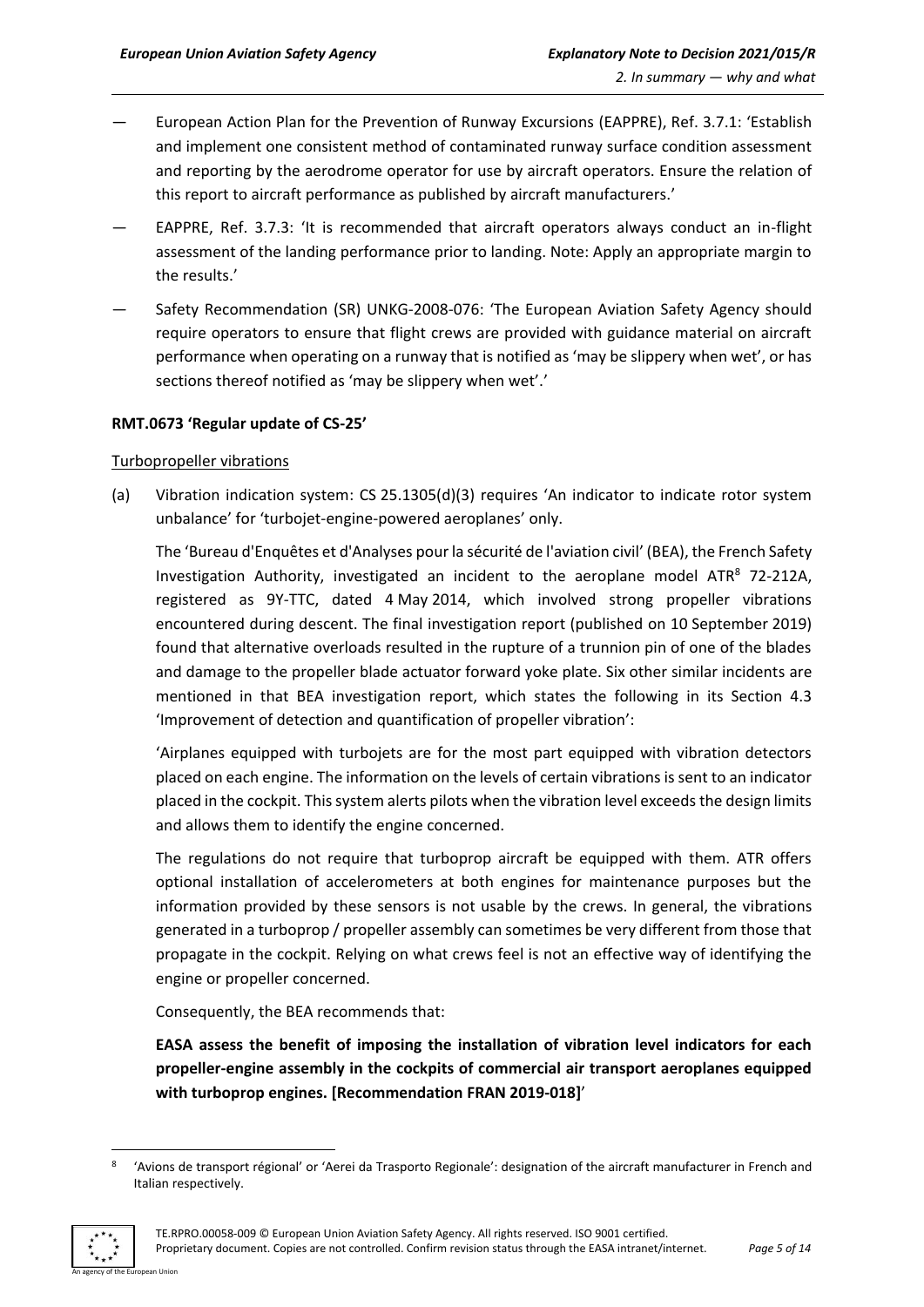#### (b) Investigation of propeller vibration behaviour

The aforementioned BEA investigation report also analysed how the ATR 72-212A propeller vibrations were investigated for the certification of the aeroplane. Section 4.4 'Improvement of certification criteria' reads as follows:

'Certain choices and hypotheses meant that the tests carried out during the propeller certification campaign in 1994-1995 did not show certain phenomena observed during the flight tests in 2014 and 2016, in particular the friction at the blade root bearings (ball bunching) and the cyclic loads on the forward yoke plate of the propeller pitch change mechanism when the aeroplane is in descent at a speed close to VMO, with the power levers in the flight idle position.

The FAA circular currently in force and proposing an assessment method for the vibration stresses borne by a propeller during its certification, recommends incorporating descents with flight idle at various speeds in the flight test programme. Its systematic implementation at various speeds around VMO would allow the existence of vibration phenomena, such as that observed during tests in 2014 and 2016, to be checked for.

Consequently, the BEA recommends that:

**EASA and the FAA impose that the initial certification of propellers includes the carrying out of an in-depth study of the actual vibration behaviour of each propeller in flight idle with speeds around VMO.**

#### **[EASA: Recommendation FRAN 2019-019]**

#### **[FAA: Recommendation 2019-034]**'

#### Fabrication methods

Historically, the fabrication methods that were used to produce complex aviation products typically consisted in the mechanical assembly of parts with simple forms (e.g. complex structures were produced using mechanically fastened and formed metal sheets).

At present, the term 'fabrication method' means the manufacturing and assembly methods, taking into consideration materials and material processes. Integrated materials, processes, as well as manufacturing and assembly technologies have evolved, enabling the production of complex products with unique material properties and engineering properties. These properties, which are used to substantiate the design of a product and its compliance with the certification specifications (CSs), are determined by a specific combination of materials, processes, and manufacturing (or repair) methods. The CS-25 certification specifications and the related acceptable means of compliance (AMC) were not consistently amended to address the evolution of some technologies (e.g. castings and composites). However, EASA considers that the recent proliferation of new materials and new technologies for integrated material processes (e.g. advanced bonding, advanced alloys, new composite materials and processes, additive manufacturing) requires applicants to formally address, during certification, a potentially wider range of properties than those addressed through more conventional methods. Therefore, this was reflected in CS-25 to support the development of performance-based CSs and to

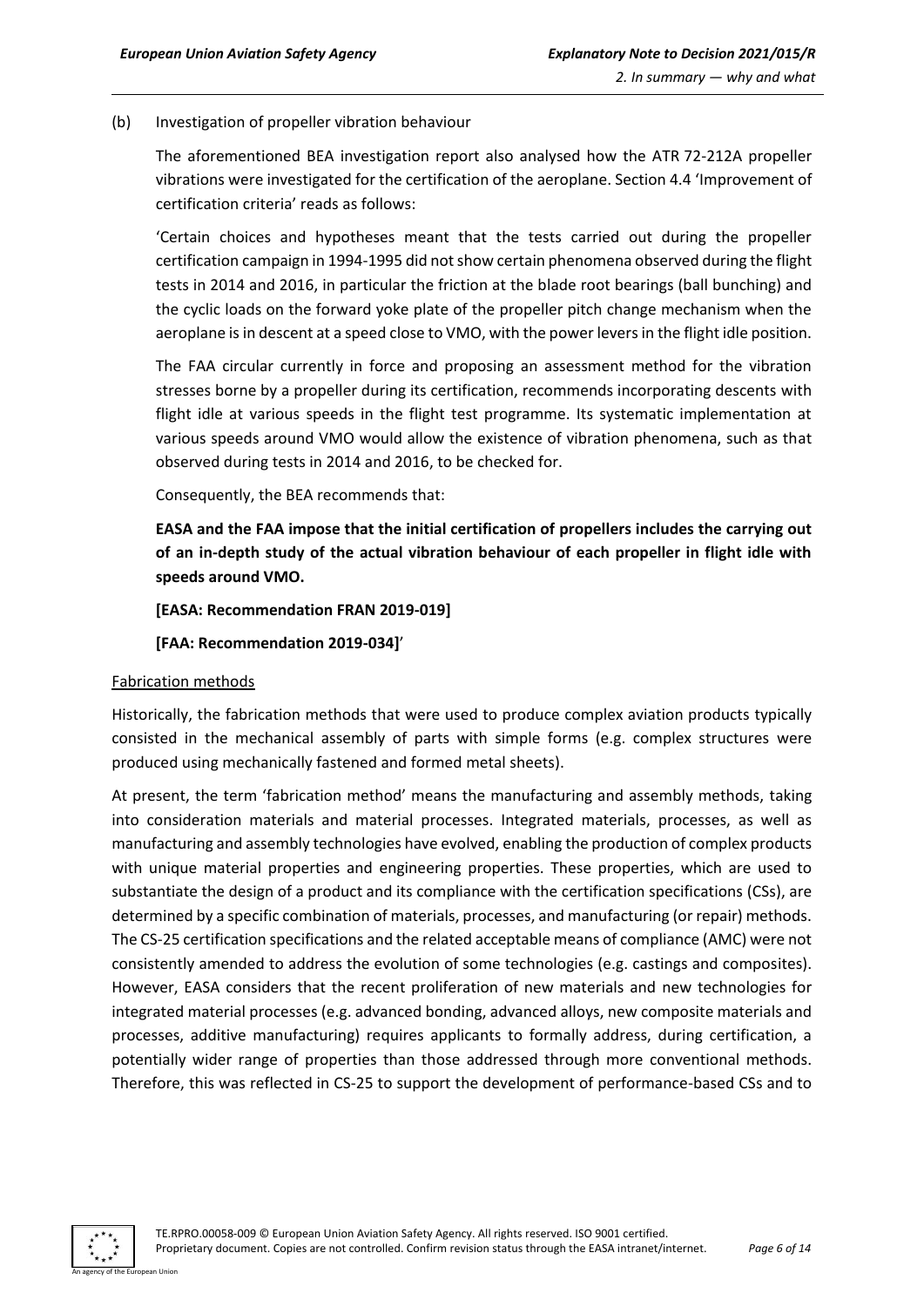ensure compliance with point 21.A.31(a)(2) of Annex I (Part 21) to Regulation (EU) No 748/2012 ('Rules for Airworthiness and Environmental Certification')<sup>9</sup> .

#### Windshield — Failure conditions that may have structural effects

On 14 May 2018, a serious incident occurred to an Airbus A319-133, registered as B-6419, in the vicinity of Chengdu in China. The right-hand windshield ruptured and was detached from the aeroplane, leading to rapid depressurisation. Fortunately, the two pilots had their safety belts fastened. Nevertheless, the co-pilot was instantly pulled away from his seat by the strong airflow caused by the opening in the fuselage, and then pushed himself back to his seat, suffering from minor injuries.

The investigation report (SWCAAC-SIR-2018-1) that was issued by the Chinese Civil Accident Investigation Authority (CAAC) concluded that the most probable cause of that serious incident was:

'the possible damaged sealants (weather seal or silicon seal) of B-6419 RH windshield and existing cavities inside the windshield lead to external moisture ingress and retention in the windshield lower periphery. Due to long-term immersion in wet condition, the insulation of the braid degraded, causing a continuous arc discharge in humid environment (located in the corner at the bottom left of the windshield), generating local overheating, which caused the windshield double layer structure glass plies to rupture. The windshield was unable to withstand the internal and external differential pressure of the cockpit after the rupture of the double layer structure glass plies, resulting in the RH windshield departing from the fuselage.'

The CAAC issued the following SR to EASA:

CHIN-2020-001: 'SWCAAC-ASR-2018-1-6 Recommends that EASA consider revision of AMC 25.775(d) [particularly section 7.c (6)] to require the relevant FHA/SSA, and their documentation, in order to evaluate the consequences of windshield heating system failures in terms of the structural integrity of the windshield and the potential subsequent effect(s) at aircraft level, including, as needed, the necessary testing to support and validate these evaluations. This recommendation also includes considering the practicality of updating AMC 25.775(d) Section 7.c (6) to extend the notion of transparency among the effects associated with loss of the windshield, rather than only to the loss of the heating function.'

### Cabin safety — References to FAA AC 25-17A 'Transport Airplane Cabin Interiors Crashworthiness Handbook'

For harmonisation purposes and to reflect EASA certification practices, references to FAA AC 25-17A are introduced into the AMC to CS 25.801 'Ditching' and CS 25.1541 'General' (MARKINGS AND PLACARDS).

#### AMC 25 Subpart H 'Correlation with previous amendment of CS-25'

EASA identified and corrected errors in the references of the table that provides the correlation between CS-25 Subpart H and CS-25 Amendment 4.

<sup>&</sup>lt;sup>9</sup> Commission Regulation (EU) No 748/2012 of 3 August 2012 laying down implementing rules for the airworthiness and environmental certification of aircraft and related products, parts and appliances, as well as for the certification of design and production organisations (OJ L 224, 21.8.2012, p. 1) [\(https://eur-lex.europa.eu/legal](https://eur-lex.europa.eu/legal-content/EN/TXT/?uri=CELEX%3A32012R0748&qid=1633425174469)[content/EN/TXT/?uri=CELEX%3A32012R0748&qid=1633425174469\)](https://eur-lex.europa.eu/legal-content/EN/TXT/?uri=CELEX%3A32012R0748&qid=1633425174469).

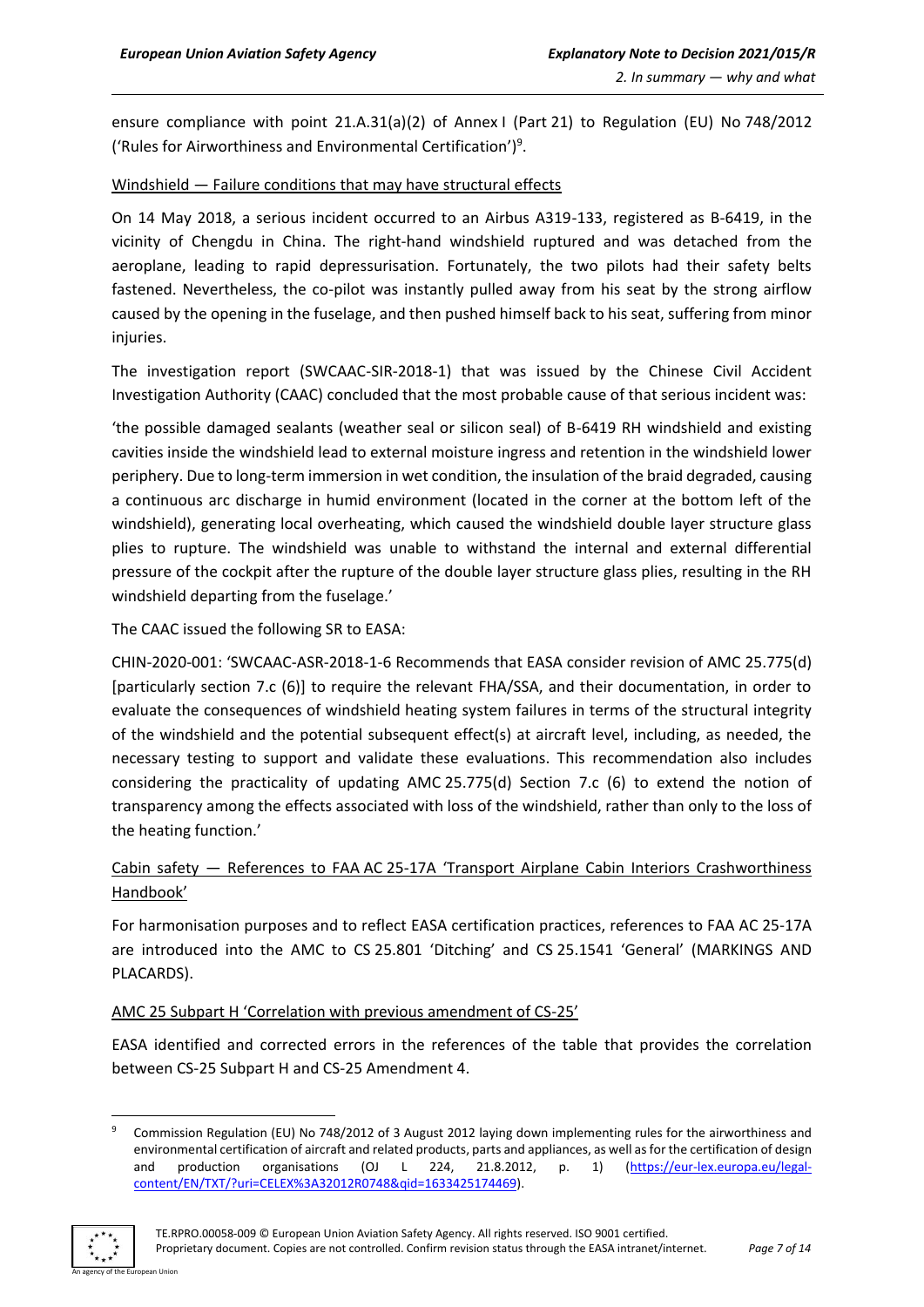#### Editorial corrections

AMC 25.671 'Control Systems — General':

- a paragraph numbering error is rectified in paragraph 4; the last subparagraph is renumbered as 'q' instead of 'p'; and
- the duplicated word 'that' is removed from the first sentence of paragraph 6.

AMC 25.1309 'System Design and Analysis':

- in Appendix 3, subparagraph (b)(2), the correct quoting convention (single quotes ") is applied; and
- In Appendix 5, Table A5.1, the value of the probability in column 2 'Probability (per flight hour)', row '5' is corrected to read '5.000E-11' instead of '2.000E-11'.

#### <span id="page-7-0"></span>**2.2. What we want to achieve — objectives**

The overall objectives of the EASA system are defined in Article 1 of the Basic Regulation. This Decision will contribute to achieving the overall objectives by addressing the issues outlined in Section 2.1.

The specific objectives of this Decision are, therefore, to:

- (a) reduce the number of large-aeroplane accidents and serious incidents where aeroplane performance is a causal factor, while harmonising the use of reported runway surface conditions in aeroplane performance assessments;
- (b) reflect the state of the art in large-aeroplane certification by selecting non-complex, non-controversial, and mature items;
- (c) address three SRs in the areas of propeller vibrations and of windshield systems; and
- (d) better harmonise CS-25 with the corresponding ICAO SARPs and FAA ACs.

#### <span id="page-7-1"></span>**2.3. How we want to achieve it — overview of the amendments**

CS-25 is amended as follows:

- (a) certification standards for the computation of take-off and landing performance, including at the time of arrival, are harmonised with ICAO SARPs and FAA AC 25-31 and AC 25-32) (note: FAA did not amend FAR 25 to introduce certification provisions equivalent to EASA certification specifications CS 25.1591 and CS 25.1592):
	- CS 25.1591 'Performance Information for Operations with Contaminated Runway Surface Conditions' is amended to limit its scope to 'take-off' performance; the 'slippery wet' condition is specified in addition to the other runway surface conditions;
	- AMC 25.1591 'The derivation and methodology of performance information for use when taking-off and landing with contaminated runway surface conditions' is amended to:
		- be harmonised in scope with the amended CS 25.1591;
		- update the definitions of the runway surface conditions, and harmonise the table of contaminant properties with ICAO SARPs and FAA ACs;

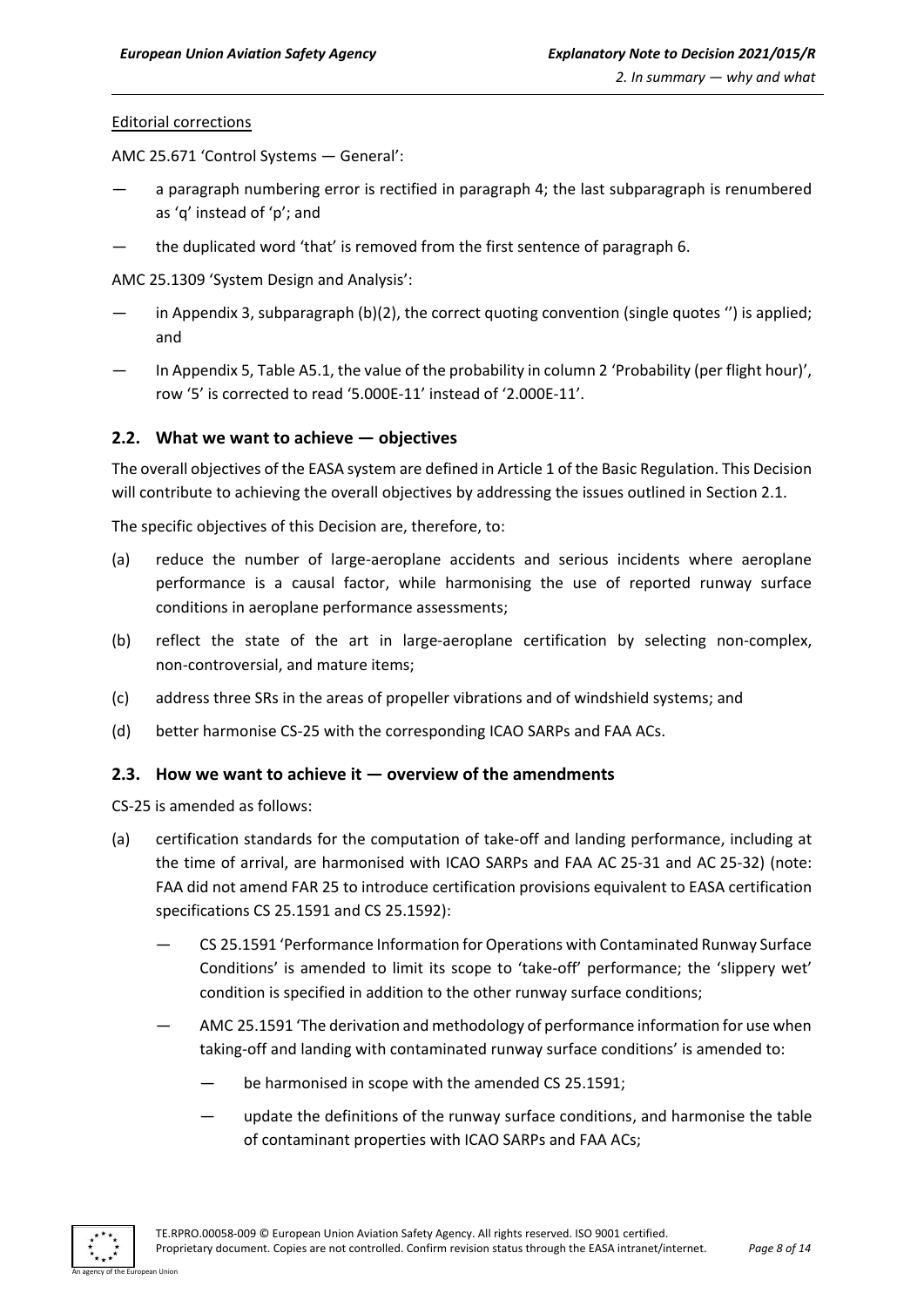- introduce guidance on the use of contaminant depths during performance computations;
- introduce a factor to the aquaplaning speed when estimating the effect of aquaplaning on wheel-to-ground friction; and
- harmonise the wheel braking coefficient section with ICAO SARPs and FAA ACs;
- CS 25.1592 'Performance information for assessing the landing distance' is created to provide a standard on the performance information for assessing the landing distance, including for the landing performance assessment at the time of arrival, as required by Regulation (EU) 2019/1387 amending the Air OPS Regulation;
- AMC 25.1592 'The derivation and methodology of performance information for use when landing on slippery wet and contaminated runways to support the dispatch of a flight, and landing assessment performance at the time of arrival in all runway surface conditions', which is harmonised with ICAO SARPs and FAA ACs, is created to support applicants in determining the aeroplane performance information for landing:
	- on slippery wet and contaminated runways, to be used by operators to support the dispatch of the aeroplane, and
	- under all runway conditions, to be used for landing performance assessment at the time of arrival;
- AMC 25.1581 'Aeroplane Flight Manual' is amended to improve the aeroplane flight manual (AFM) landing distance information and introduce the concept of landing distance at the time of arrival; and
- AMC 25-13 'Reduced And Derated Take-Off Thrust (Power) Procedures' is amended to ensure that the definitions of runway surface conditions are consistent;
- (b) CS 25.1305 'Powerplant instruments' is amended to require that not only turbojet but also turboprop large aeroplanes are equipped with a vibration indication system;
- (c) AMC 25.907 'Propeller vibration' is created to incorporate FAA AC 20-66B 'Propeller Vibration and Fatigue' as an AMC, and recommend that the investigation of the actual vibration behaviour of each propeller should include operating conditions for descent, with the power levers at flight idle position and with speeds around maximum operating speed  $(V_{MO})$ ;
- (d) it is ensured that the applicants fully define and control the material strength and other properties that are used in part fabrication methods, considering the unique, product-specific combinations of materials, and/or processes, and/or methods of manufacture and assembly:
	- AMC 25.603 'Suitability and durability of materials' and AMC No 1 to CS 25.603(a) 'Suitability and durability of materials — Experience or tests' are created; AMC 25.603(b) 'Suitability and durability of materials — Approved material specifications' is amended; and AMC No 2 to CS 25.603(a) 'Suitability and durability of materials — Large glass items' is created (its content stems from the former AMC 25.603(a) 'Large glass items');
	- CS 25.605 'Fabrication methods' is amended: AMC 25.605(a) 'Fabrication methods  $-$ Approved process specifications' and AMC 25.605(b) 'New fabrication methods — Test programme' are created; and

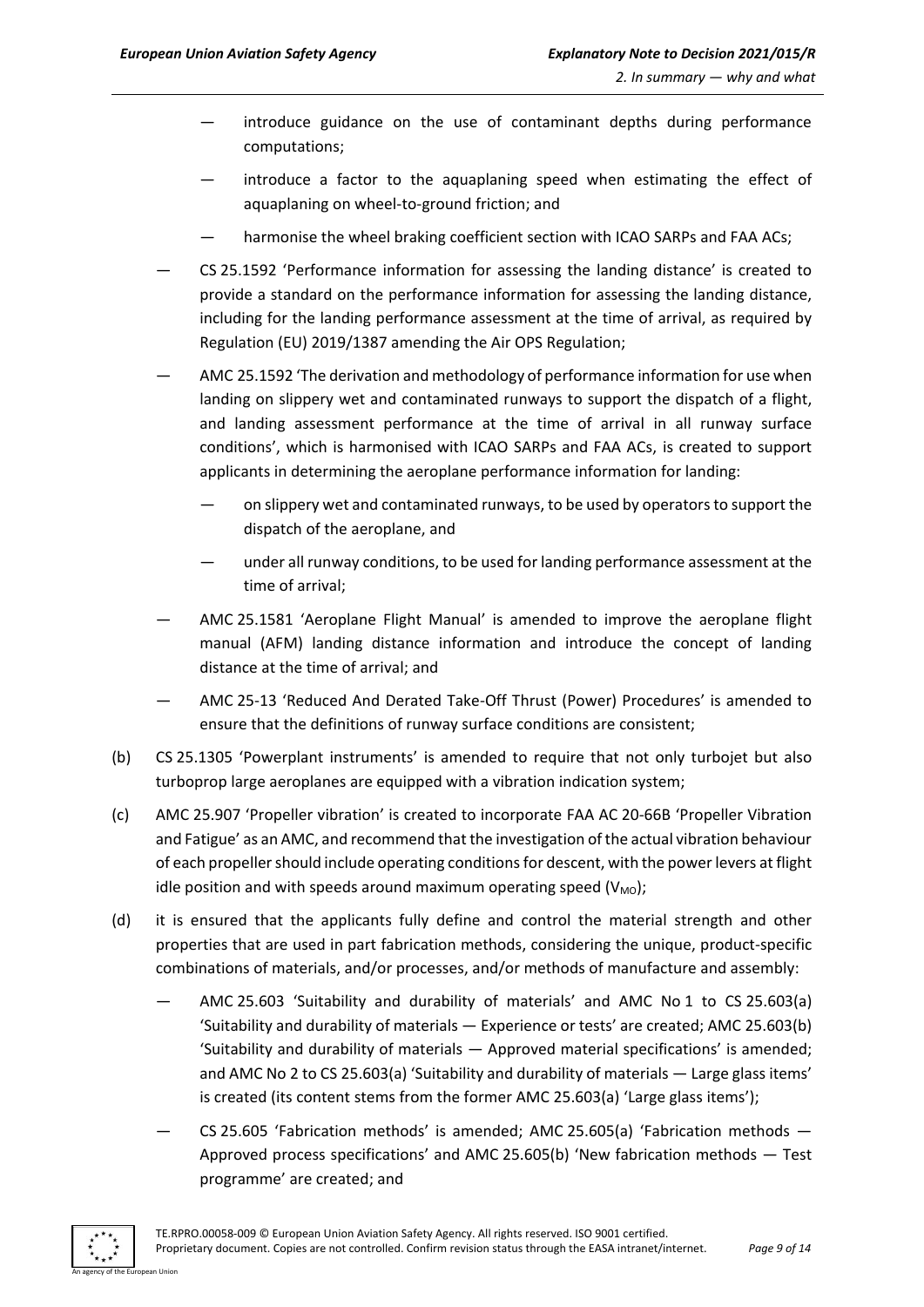- AMC 25.613 'Material Strength Properties and Material Design Values' is amended;
- (e) it is ensured that applicants properly address windshield system failure conditions that may have structural effects; AMC 25.775(d) 'Windshields and Windows' is therefore amended accordingly; and
- (f) a reference table of AMC 25 Subpart H 'Correlation with previous amendment of CS-25' is corrected; references to FAA AC 25-17A 'Transport Airplane Cabin Interiors Crashworthiness Handbook' are introduced into AMC 25.801 'Ditching' and AMC 25.1541 'Markings and Placards — General', and editorial errors are corrected in AMC 25.671 'Control Systems — General' and AMC 25.1309 'System Design and Analysis'.

#### <span id="page-9-0"></span>**2.4. What are the stakeholders' views — outcome of the consultation**

#### **RMT.0296 (OPS.008(a)) 'Review of aeroplane performance requirements for air operations'**

The proposed amendment to CS-25 was generally well received by stakeholders.

Some commenters highlighted slight differences between the definitions used by the FAA and the ones introduced into CS-25. However, EASA decided to harmonise those definitions with the ICAO SARPs.

Some commenters highlighted the need to include assumptions for deriving the landing distance in case of a steep approach. This proposal was incorporated into the final text of this Decision.

Other comments requested to include provisions to take credit of the airport operator's ability to improve the runway friction characteristics by means of special runway treatments. This aspect was addressed in the Regulation (EU) No 139/2014 (the 'Aerodromes (ADR) Regulation')<sup>10</sup> by introducing the concept of 'specially prepared winter runways'.

One commenter proposed to discard the -15 °C temperature criterion that is used to define the default value for compacted snow. This comment was not accepted and the temperature limit was kept as a conservative value until research or supporting data justifies an alternative solution.

Another commenter proposed to use the methodology of ESDU document 05011 'for performance of an aircraft tyre rolling or braking on dry or precipitate contaminated runways'. EASA considered the proposal but decided to wait for further testing to validate the methodology. However, outdated references to other ESDU documents in AMC 25.1591 'The derivation and methodology of performance information for use when taking-off and landing with contaminated runway surface conditions' were corrected.

Some commenters expressed their concern about the use of reverse credit for determining the landing distance at the time of arrival. These concerns were addressed during a specific consultation with certain manufacturers. An engine failure is considered during the landing flare for the computation of landing distance data for the dispatch of the aeroplane.

<sup>&</sup>lt;sup>10</sup> Commission Regulation (EU) No 139/2014 of 12 February 2014 laying down requirements and administrative procedures related to aerodromes pursuant to Regulation (EC) No 216/2008 of the European Parliament and of the Council (OJ L 44, 14.2.2014, p. 1) [\(https://eur-lex.europa.eu/legal-content/EN/TXT/?uri=CELEX%3A32014R0139&qid=1633444597710\)](https://eur-lex.europa.eu/legal-content/EN/TXT/?uri=CELEX%3A32014R0139&qid=1633444597710).

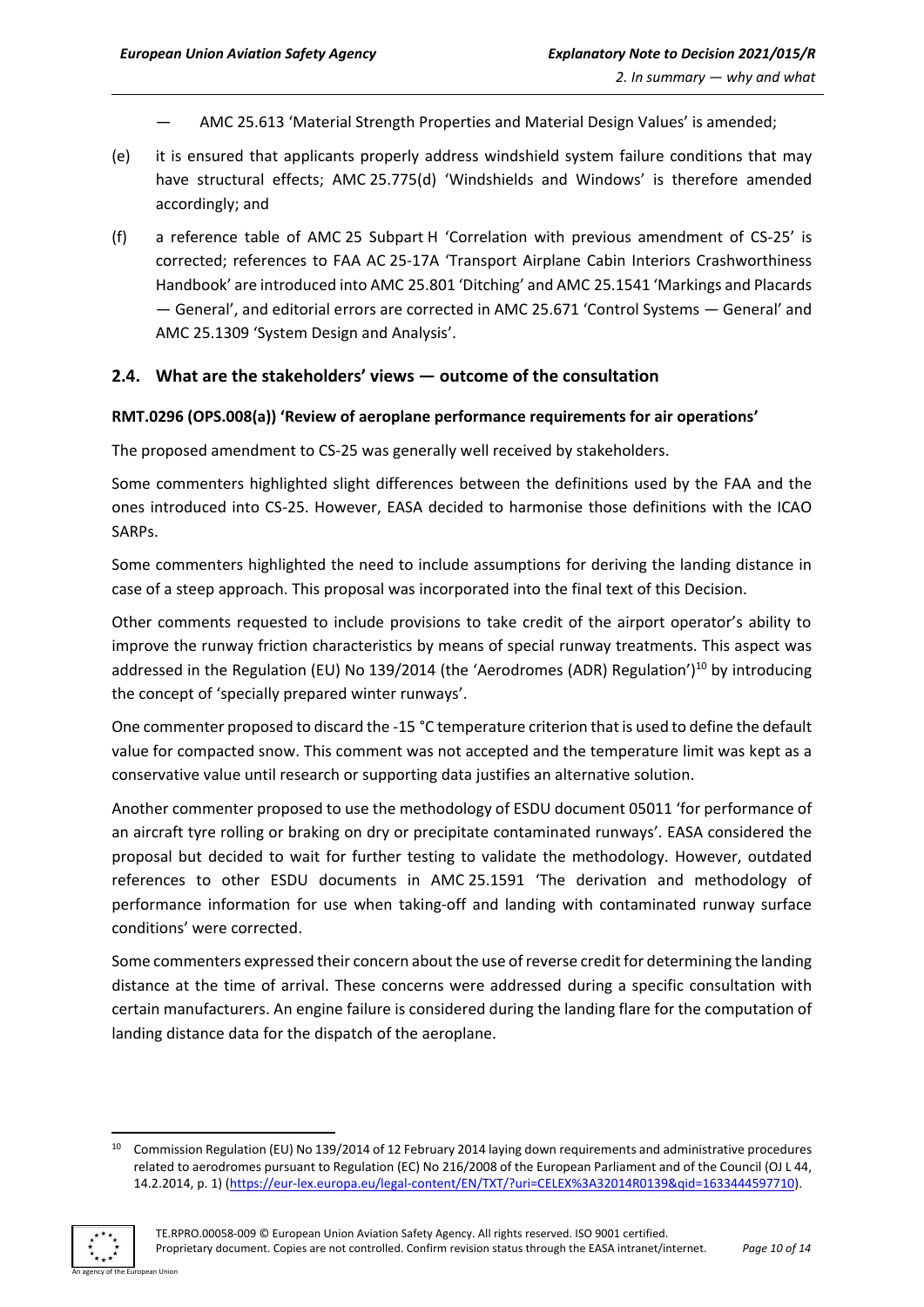#### **RMT.0673 'Regular update of CS-25'**

The majority of the comments received on NPA [2020-11](https://www.easa.europa.eu/document-library/notices-of-proposed-amendment/npa-2020-11) (28 out of 44) concentrated on Item 3 'Fabrication methods'. 8 comments focused on Item 4 'Windshield — Failure conditions with structural effects', and 1 comment on Item 2 'Turbo-propeller vibrations'.

Overall, the comments requested to clarify or improve the proposed amendments and adjust some dedicated terminologies in 'Fabrication methods'.

The remainder of the comments were either neutral or supportive.

#### <span id="page-10-0"></span>**2.5. What are the benefits and drawbacks of the amendments**

#### **RMT.0296 (OPS.008(a)) 'Review of aeroplane performance requirements for air operations'**

This CS-25 amendment will incorporate into EU rules ICAO SARPs, i.e. standards for the assessment of and reporting on the runway surface condition, airworthiness standards for landing performance computation at the time of arrival, in-flight assessment of landing performance at the time of arrival. The regulatory impact assessment (RIA) of NPA 2016-11 concluded that, overall, the proposed regulatory changes will:

- have a positive safety impact: over a 10-year period, the amendments are expected to prevent or mitigate 6.7 accidents and 15.6 serious incidents;
- incorporate into EU rules the adopted ICAO SARPs; and
- improve harmonisation between EU and US best practices (promoted in FAA ACs).

This CS-25 amendment will have no direct economic impact on large-aeroplane manufacturers, since providing aeroplane performance data to operators to comply with the CSs and AMC is either optional or required by the Air OPS Regulation. Furthermore, several large-aeroplane manufacturers already provide such aeroplane performance data to operators (as a standard or as an option) as they follow the Takeoff and Landing Performance Assessment Aviation Rulemaking Committee (TALPA ARC) recommendations.

The amendments are not expected to have any environmental or social impacts.

For more details, please refer to Chapter 4 'RIA' of NPA [2016-11.](https://www.easa.europa.eu/document-library/notices-of-proposed-amendment/npa-2016-11)

#### **RMT.0673 'Regular update of CS-25'**

The amendments will update CS-25 to reflect the state of the art in large-aeroplane certification. Overall, this is expected to improve safety, have no social or environmental impacts, and bring economic benefits by streamlining the certification process.

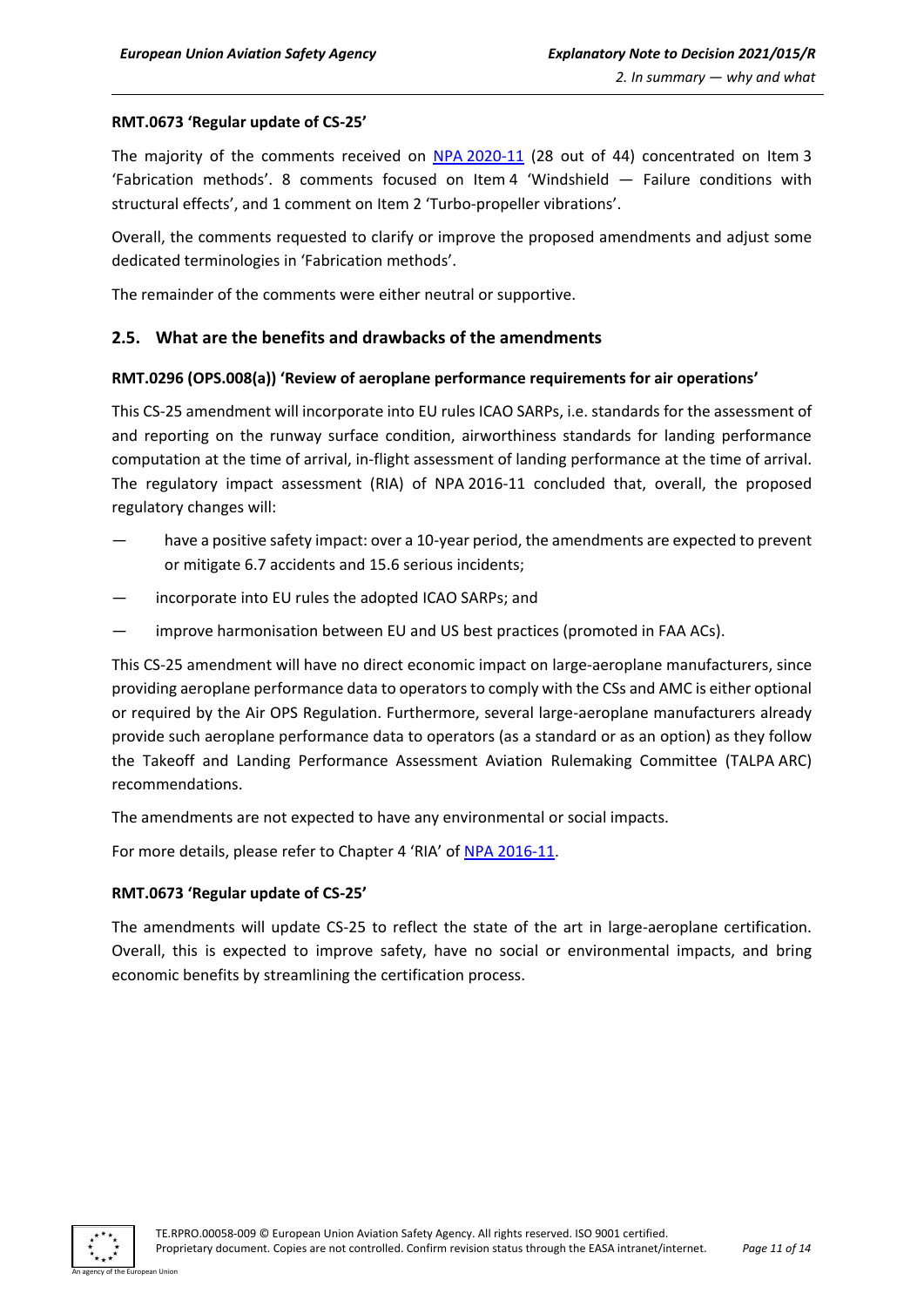## <span id="page-11-0"></span>**3. How we monitor and evaluate the amended CSs**

EASA will assess the implementation of this CS-25 amendment through the following:

- the experience gathered during CS-25 certification projects carried out after this amendment;
- the monitoring of the rules under the normal continuing-airworthiness process that is followed by EASA and type certificate holders (TCHs); and
- the investigation of occurrences and the analysis of SRs from designated safety investigation authorities.

In addition, for RMT.0296, the related Air OPS rules will also be monitored as provided for in Opinion No 02/2019 (see p. 27). In this monitoring, EASA may also consider data related to the operators' use of aeroplane performance data.

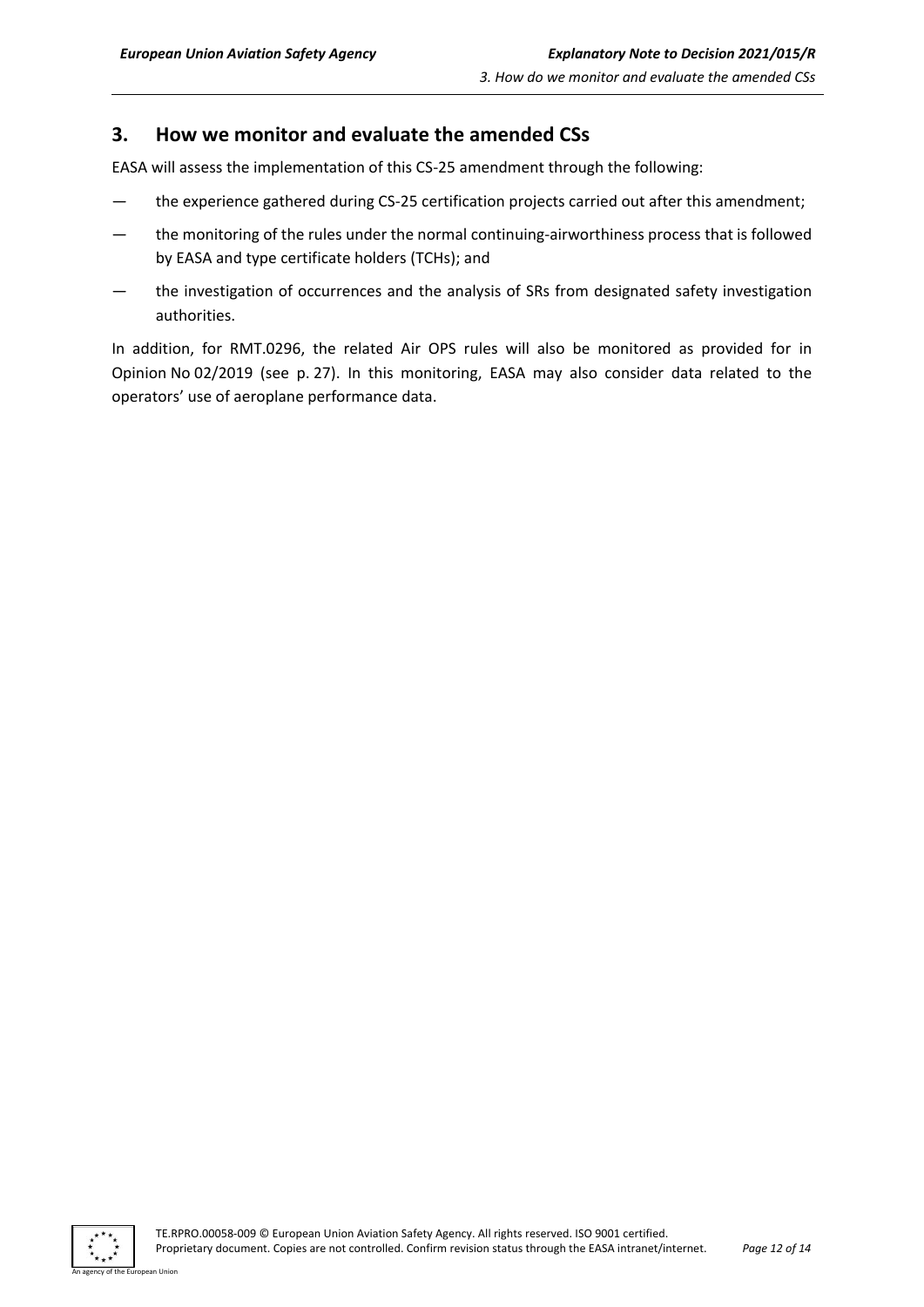### <span id="page-12-0"></span>**4. References**

#### <span id="page-12-1"></span>**4.1. Related EU regulations**

- Commission Regulation (EU) No 965/2012 of 5 October 2012 laying down technical requirements and administrative procedures related to air operations pursuant to Regulation (EC) No 216/2008 of the European Parliament and of the Council (OJ L 296, 25.10.2012, p. 1)
- Commission Regulation (EU) No 139/2014 of 12 February 2014 laying down requirements and administrative procedures related to aerodromes pursuant to Regulation (EC) No 216/2008 of the European Parliament and of the Council (OJ L 44, 14.2.2014, p. 1)
- Commission Regulation (EU) No 748/2012 of 3 August 2012 laying down implementing rules for the airworthiness and environmental certification of aircraft and related products, parts and appliances, as well as for the certification of design and production organisations (OJ L 224, 21.8.2012, p. 1)

#### <span id="page-12-2"></span>**4.2. Related EASA decisions**

Decision No. 2003/2/RM of the Executive Director of the Agency of 17 October 2003 on certification specifications, including airworthiness codes and acceptable means of compliance, for large aeroplanes ('CS-25')

#### <span id="page-12-3"></span>**4.3. Other reference documents**

- European Action Plan for the Prevention of Runway Excursions (EAPPRE), Released Edition 1.0, January 2013
- FAA AC 25-32 Landing Performance Data for Time of Arrival Landing Performance Assessments, 22 December 2015
- FAA AC 25-31 Takeoff Performance Data for Operations on Contaminated Runways, 22 December 2015
- ICAO Annex 6 to the Chicago Convention on International Civil Aviation, Operation of Aircraft, Part I — International Commercial Air Transport — Aeroplanes, 9th Edition, July 2010
- ICAO Annex 8 to the Chicago Convention on International Civil Aviation, Airworthiness of Aircraft, 11th Edition, July 2010.
- ICAO Annex 14 to the Chicago Convention on International Civil Aviation, Aerodromes, Volume I — Aerodrome Design and Operations, 6th Edition, July 2013
- SR CHIN-2020-001 CAAC investigation report of a serious incident to Airbus A319-133, registered as B-6419, China, 14 May 2018
- SR FRAN-2019-018 and 019  $-$  BEA investigation report of an incident to ATR 72-212A, registered as 9Y-TTC, operated by the Caribbean Airlines on 4 May 2014 at the top of descent to Piarco airport (Republic of Trinidad and Tobago)
- SR UNKG-2008-076 Aircraft Accident Report 1/2009, Air Accidents Investigation Branch (AAIB), UK Department for Transport, 9 January 2009